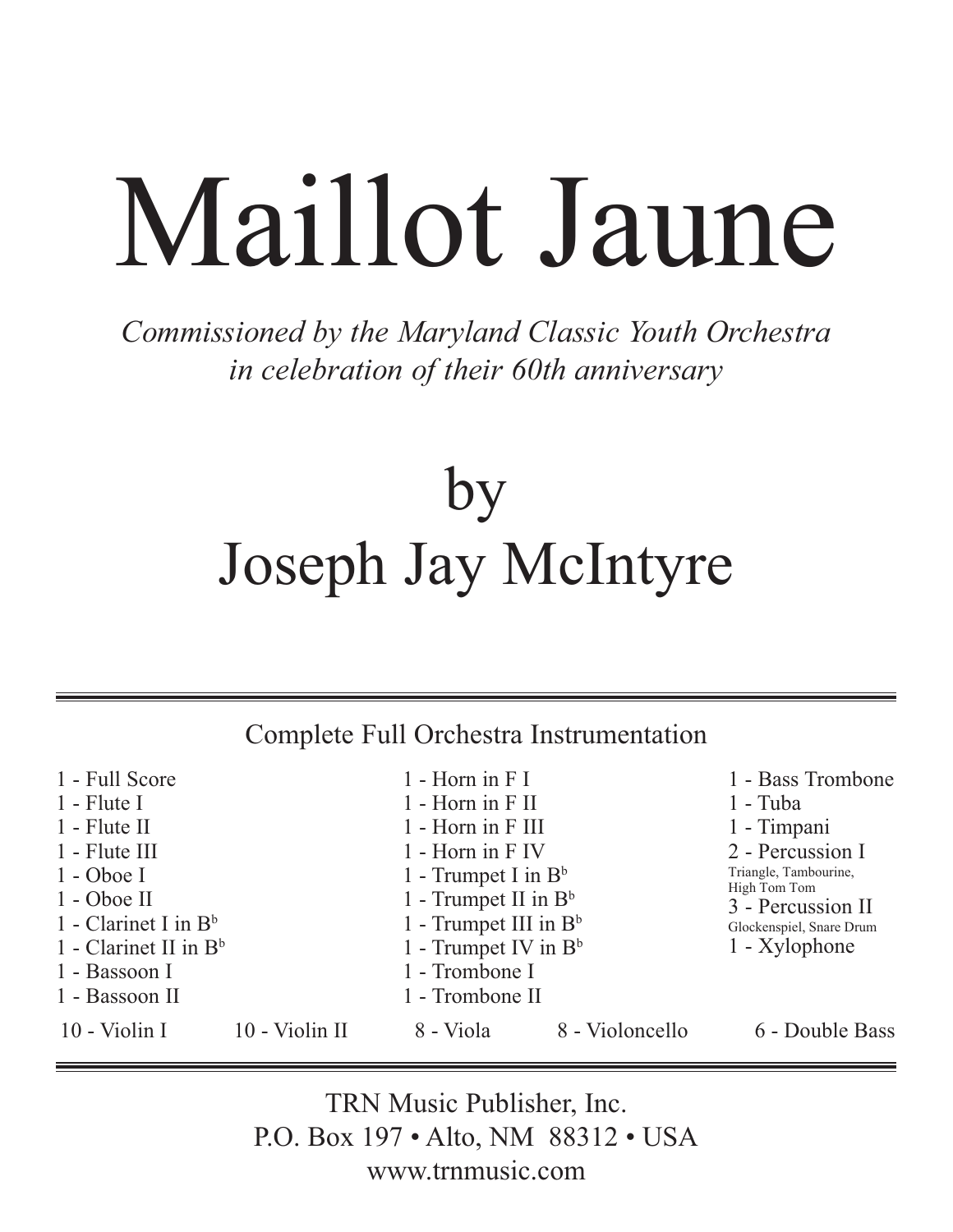## Maillot Jaune *Commissioned by the Maryland Classic Youth Orchestra in celebration of their 60th anniversary*

#### About the Music - --**About the Music - - -**

 Every July in France, the world's best cyclists compete in the famed Tour de France bicycle race, covering over two thousand miles in 21 separate stages. The "Maillot Jaune" is the coveted yellowcolored jersey worn by the overall leader of the race. I was fortunate to have been in France and witnessed the American champion Lance Armstrong win his record-breaking seventh victory in 2005. While still in Paris, I was asked to write a new piece for the Maryland Classic Youth Orchestra's 60th anniversary. My immediate thought was to give the new piece the same sense of victory and celebration that I had just experienced. *Maillot Jaune* is written in three movements, each representing a specific stage of the Tour. Movement One, *Prologue*, is a rousing introduction, featuring antiphonal trumpets playing from the left and right balconies. Movement Two, *Alpe d'Huez*, is named after the most grueling mountain stage of the bike race. In this movement every section of the orchestra plays a cat and mouse chase theme depicting the cyclists exhausting race to the finish line at the summit of Alpe d'Huez. Movement Three, *Champs Élysées*, exemplifies the pomp and celebration of the final parade laps through the streets of Paris. Here, the music is rhythmic and triumphant with a true sense of celebration.

### **About the Composer - - -**



 **Joseph Jay McIntyre**, percussionist, composer, conductor, and teacher, resides in the Washington D.C. area. Currently principal timpanist with the Maryland Symphony Orchestra, McIntyre also appears frequently as a percussionist and timpanist with the National Symphony Orchestra, the Kennedy Center Opera House Orchestra, the National Gallery Orchestra, the Washington Symphonic Brass, and the Alexandria Symphony. He has also toured extensively in the United States and Japan as a solo marimbist for Affiliate Artists.

 As a composer, his works, both secular and sacred, have been performed throughout the United States, Europe, and Japan. McIntyre's *Missa Brevis* for Cho-

rus, Organ, and Percussion was premiered in 1997 by the Fairfax Choral Society. Subsequently, *Missa Brevis*, entirely rescored for full orchestra and chorus, received its New York City premiere at Carnegie Hall in May, 2000 under the direction of Jonathan Willcocks. Regarding the *Missa Brevis* the Washington Post reported:

 "He has managed to achieve balances that allow the musicians to cooperate rather than compete, and his vocal lines are as idiomatic as the percussion material."

 His orchestral work, *Salute*!, commissioned by the Maryland Symphony Orchestra in dedication to founding Music Director, Barry Tuckwell, was premiered under Mr. McIntyre's direction on March 21, 1998.

 McIntyre's other orchestral works include *Echoes of a Forgotten Dream* and *Maillot Jaune* (Yellow Jersey), each commissioned by the Maryland Classic Youth Orchestra, and published with TRN Music. Additional published works include *Rain Dance for Percussion Trio*, written for One Earth Percussion Theatre. Mr. McIntyre is a graduate of the University of Maryland.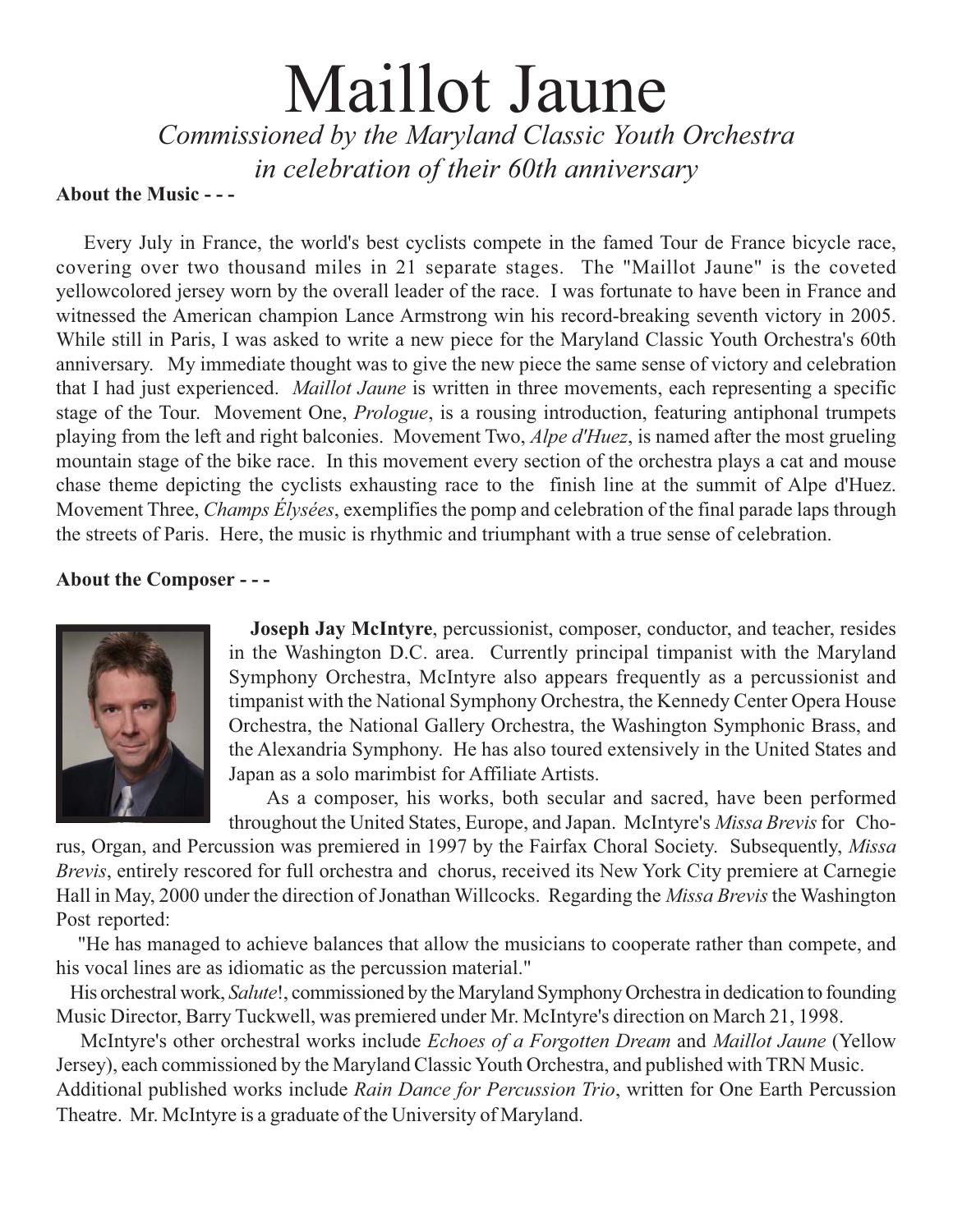

GRADE 5 TRN2009-MC1

Copyright © MMIX by TRN Music Publisher, Inc. All Rights Reserved. Printed in U. S. A. International Copyright Secured.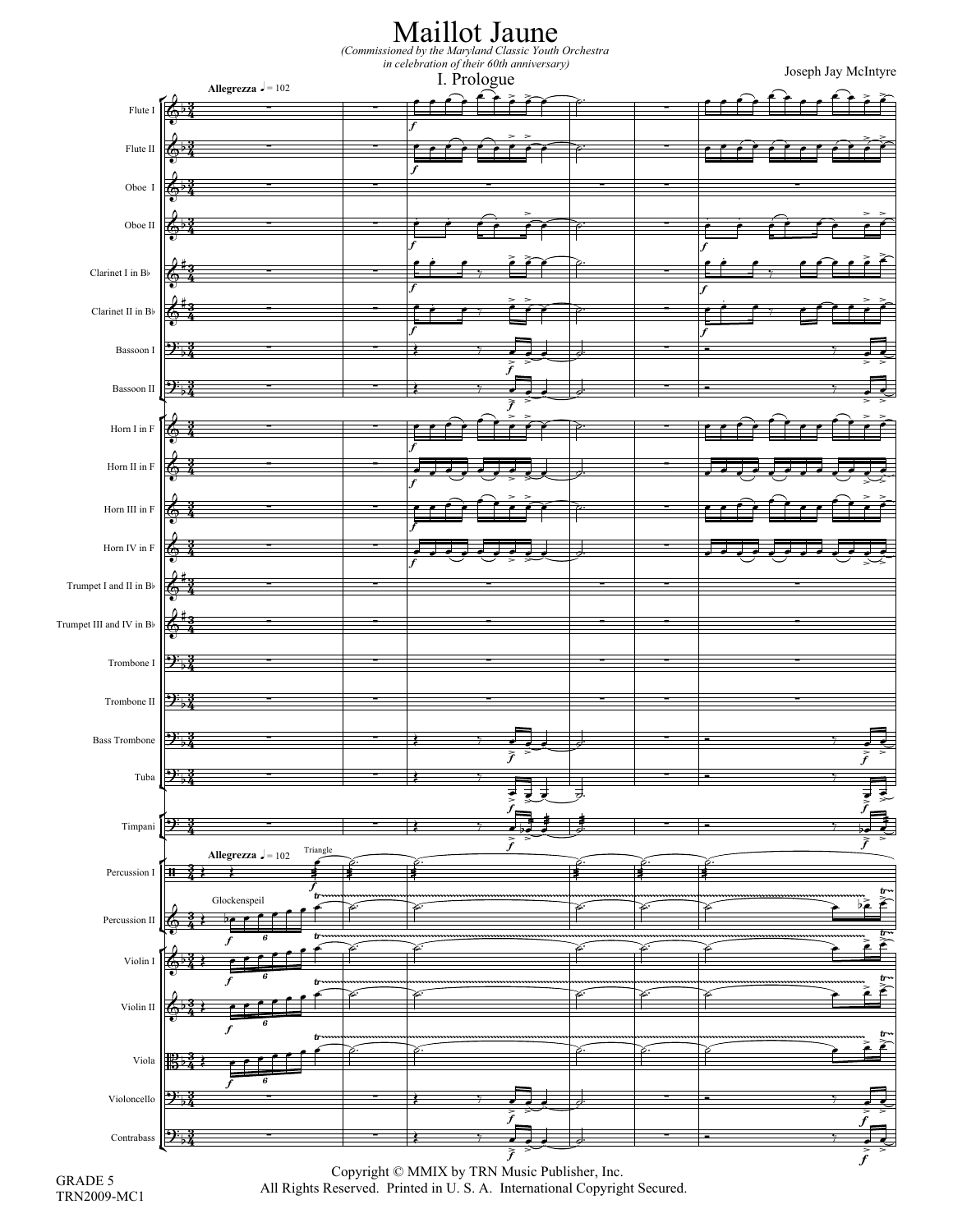

GRADE 5 TRN2009-MC1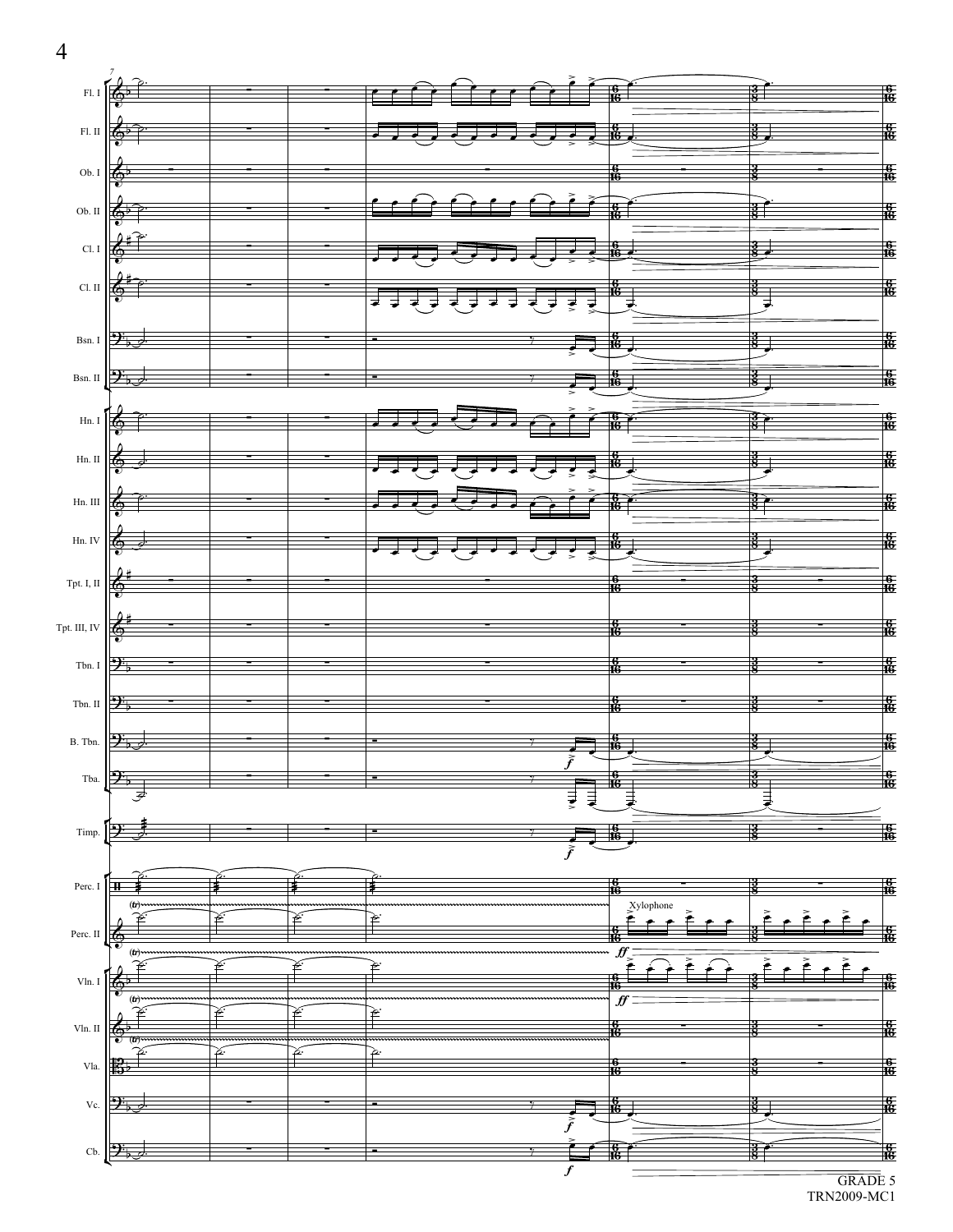